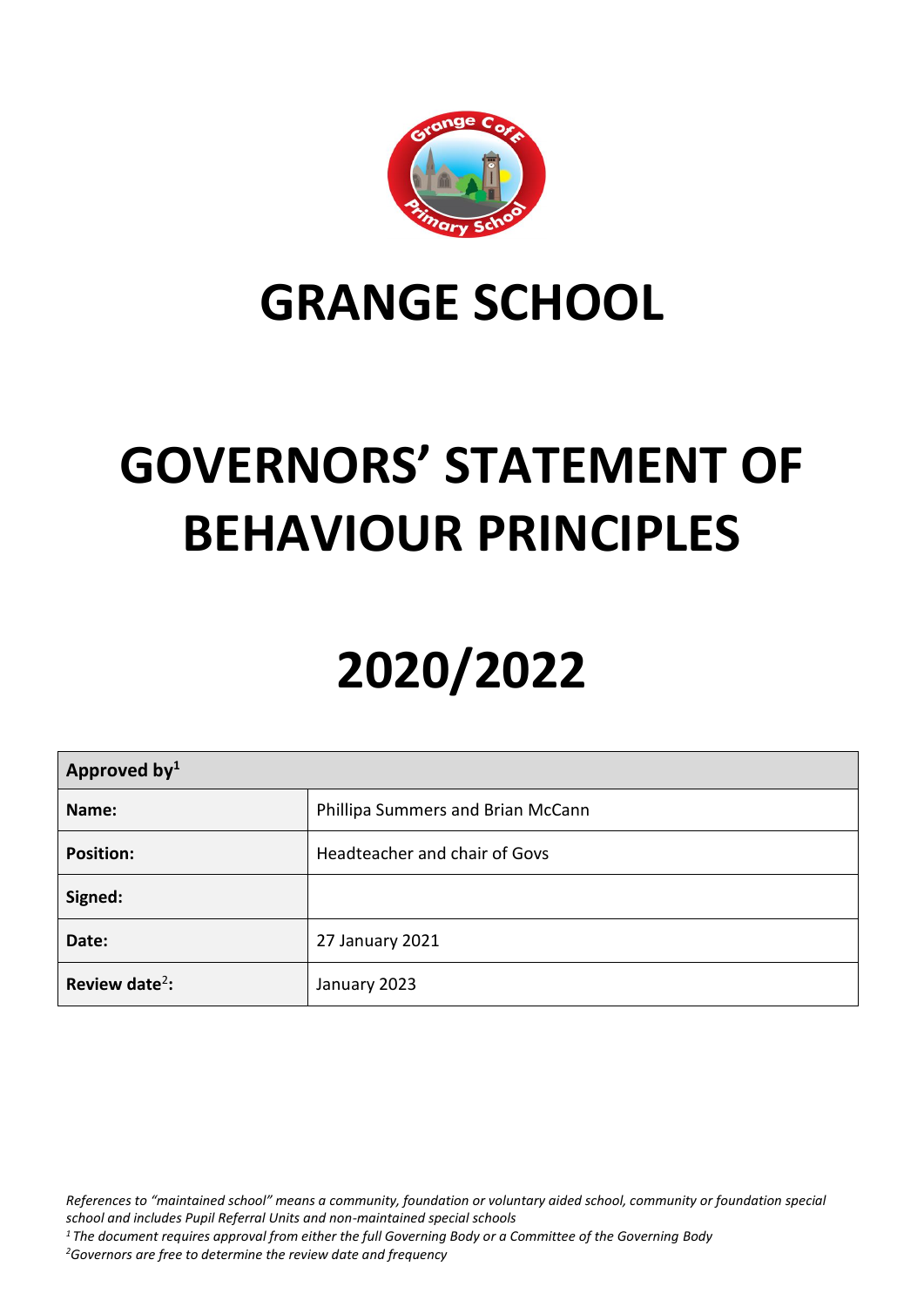## **REVIEW SHEET**

**The information in the table below details earlier versions of this document with a brief description of each review and how to distinguish amendments made since the previous version date (if any).**

| <b>Version</b><br><b>Number</b> | <b>Version Description</b>                                                                                                                                                                                                                                                                                      | <b>Date of Revision</b> |
|---------------------------------|-----------------------------------------------------------------------------------------------------------------------------------------------------------------------------------------------------------------------------------------------------------------------------------------------------------------|-------------------------|
| $\mathbf{1}$                    | Original                                                                                                                                                                                                                                                                                                        | September 2013          |
| $\overline{2}$                  | Reformatted only                                                                                                                                                                                                                                                                                                | February 2014           |
| 3                               | Minor amendment to include prevention of Radicalisation                                                                                                                                                                                                                                                         | August 2015             |
| 4                               | Changes to reflect the fact that from 1st January 2016, schools no<br>longer have a statutory obligation to have in place a Home<br>School Agreement. If schools choose to do so, they can have a<br>voluntary Home School Agreement. Also includes reference to<br>Code of Conduct for staff and other adults. | <b>March 2016</b>       |
| 5                               | Updated to include amendments to statutory guidance                                                                                                                                                                                                                                                             | <b>March 2017</b>       |
| $6\overline{6}$                 | Updated to include DfE recommendation that Academy Trusts<br>should have a statement of principles                                                                                                                                                                                                              | September 2019          |
|                                 |                                                                                                                                                                                                                                                                                                                 |                         |
|                                 |                                                                                                                                                                                                                                                                                                                 |                         |
|                                 |                                                                                                                                                                                                                                                                                                                 |                         |
|                                 |                                                                                                                                                                                                                                                                                                                 |                         |
|                                 |                                                                                                                                                                                                                                                                                                                 |                         |
|                                 |                                                                                                                                                                                                                                                                                                                 |                         |
|                                 |                                                                                                                                                                                                                                                                                                                 |                         |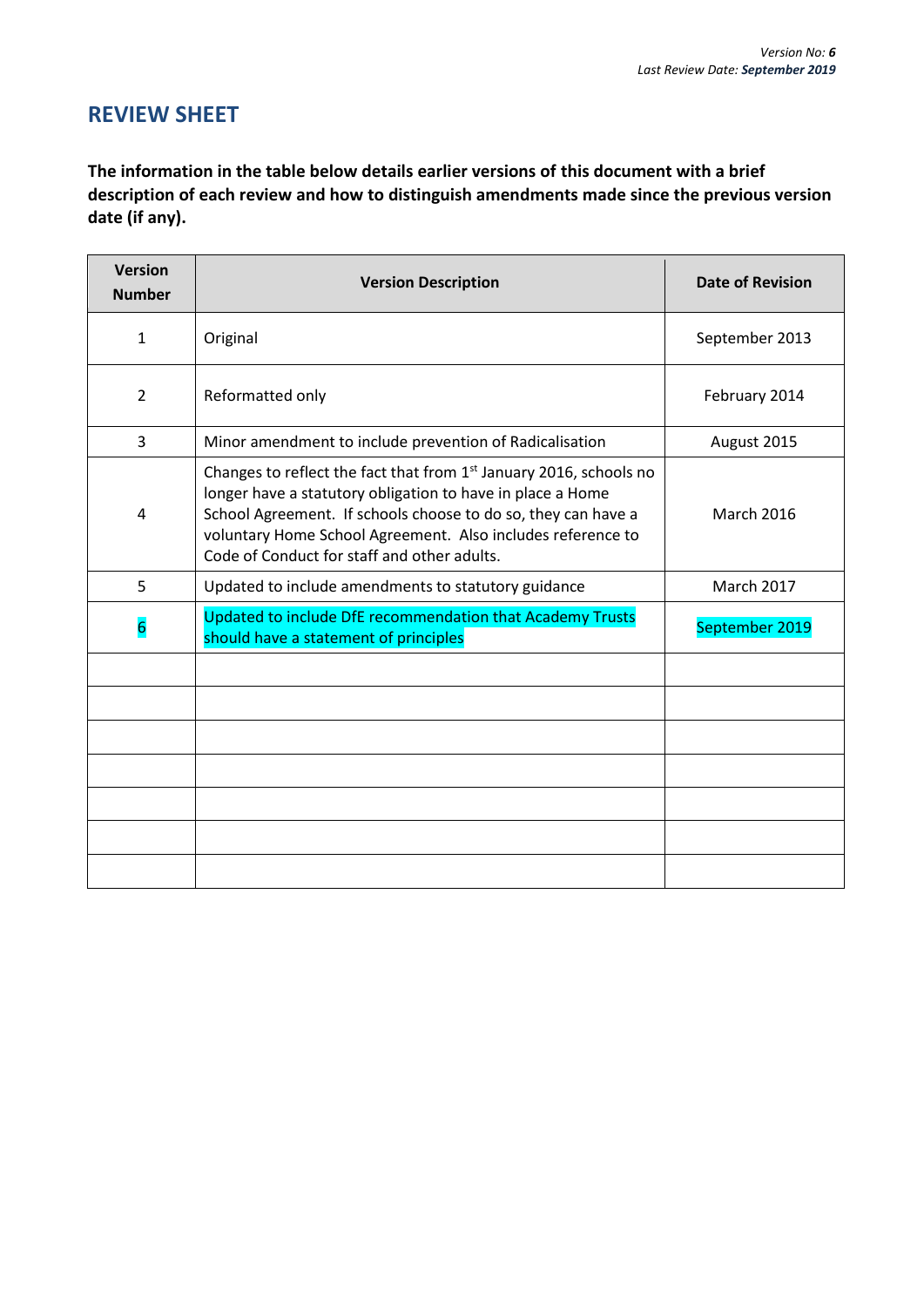### **Definitions**

For the purposes of this Statement, a child, young person, pupil or student is referred to as a 'child' or a 'pupil'.

Wherever the term 'parent' is used this includes any person with parental authority over the child concerned e.g. carers, legal guardians etc.

### **Introduction**

Section 88 of the Education and Inspections Act 2006 requires Governing Bodies and Management Committees of maintained schools to have regard to the statutory guidance from the Secretary of State for Education in making and reviewing a written statement of behaviour. The Governing Body has a duty to produce, and review, a written statement of general principles to guide the Head teacher in determining measures to promote good behaviour and discipline amongst pupils. The document 'Behaviour and discipline in schools' – Guidance for Governing Bodies' has been used as a reference in producing this Statement of Behaviour Principles.

Schools are required to have a Behaviour Policy and procedures which includes the school rules. It is the responsibility of the Head teacher along with the staff in the school to produce our school's Whole School Behaviour Policy and procedures and the duty of the Governing Body to provide the Head teacher with a clear written statement of the principles around which the Whole School Behaviour Policy and procedures will be formed and follow. The Statement of Behaviour Principles will be reviewed regularly as indicated on the title page to take account of any legislative or other changes which may affect the content or relevance of this document. The Statement is published on the school's website.

In deciding on these Behaviour Principles, the Governors consulted with parents, pupils, school staff and the Head teacher to ensure that the Principles are both relevant and appropriate for the standard of behaviour expected (school rules); the use of rewards and sanctions; the circumstances in which reasonable force will be used and when multi-agency assessment will be considered for pupils who display continuous disruptive behaviour in our school.

In terms of staff and other adults, any person whose work brings them into contact with children including volunteers must follow the principles and guidance outlined in the school Code of Conduct for Staff and Other adults. In addition to this Code of Conduct, all employees engaged to work under Teachers' Terms and Conditions of Employment have a statutory obligation to adhere to the 'Teachers' Standards 2012 (rev 2013)' and in relation to the Code of Conduct, Part 2 of the Teachers' Standards – Personal and Professional Conduct.

Part 1 of the Teachers' Standards also requires teachers to Manage behaviour effectively to ensure a good and safe learning environment. In doing so they are required to:

- have clear rules and routines for behaviour in classrooms, and take responsibility for promoting good and courteous behaviour both in classrooms and around the school, in accordance with the school's behaviour policy and procedures;
- have high expectations of behaviour, and establish a framework for discipline with a range of strategies, using praise, sanctions and rewards consistently and fairly;
- manage classes effectively, using approaches which are appropriate to pupils' needs in order to involve and motivate them;
- maintain good relationships with pupils, exercise appropriate authority, and act decisively when necessary.

## **Principles**

#### **Right to feel safe at all times**

All young people and staff have the right to feel safe at all times whilst in school. There should be mutual respect between staff and pupils; pupils and their peers; staff and their colleagues and staff and parents or other visitors to the school. All members of the school community must be aware that bullying or harassment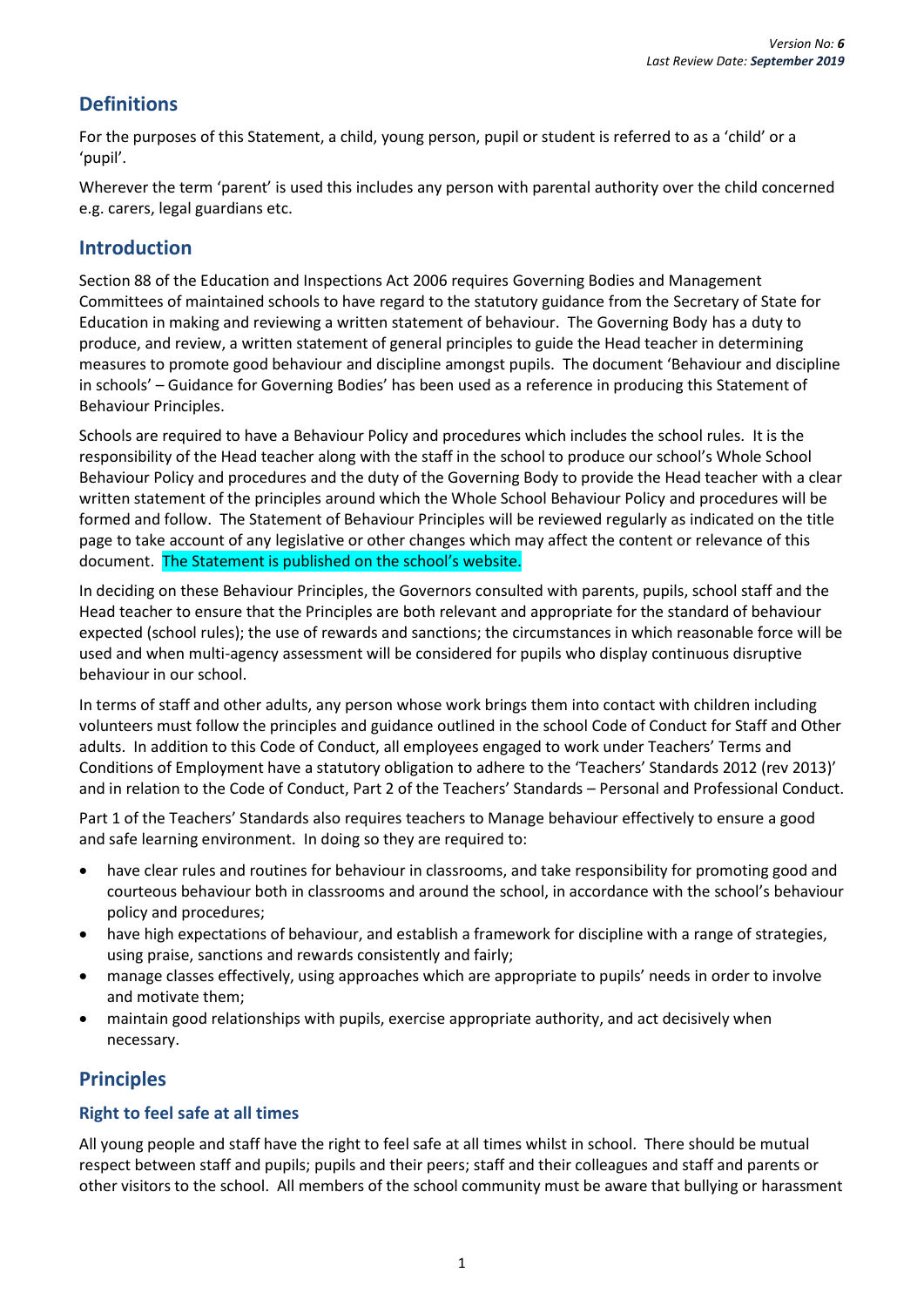of any description is unacceptable and, even if it occurs outside normal school hours, will be dealt with in accordance with the sanctions laid out in the Whole School Behaviour Policy and procedures.

All staff must be aware of the risk of radicalisation and be alert to changes in a pupil's behaviour which could indicate that they may need help or protection. The school's Online Safety Policy details our procedures for promoting online safety and preventing access to terrorist and extremist materials when accessing the internet. Pupils' resilience to radicalisation will be built up by achieving a positive ethos in school as laid out in the Whole School Behaviour Policy and procedures and with the promotion of fundamental British values.

#### **High standards of behaviour**

The Governors strongly believe that high standards of behaviour lie at the heart of a successful school. Such expected behaviour will enable all its young people to make the best possible progress in all aspects of their school life and work, and all staff to be able to teach and promote good learning without interruption.

The Governors also believe that the expectation of high standards of behaviour which are required during the school day can have a positive effect on the life of young people outside school in encouraging them to become acceptable members of the wider community.

#### **Inclusivity and Equality**

Our School is an inclusive school. All members of the school community should be free from discrimination of any description and this is further recognised in our Single Equality Scheme and promoted in the day-to-day running of the school. The Whole School Behaviour Policy and procedures must emphasise that bullying and discrimination as a result of gender, race, ability, sexual orientation or background is absolutely unacceptable and attracts a zero tolerance attitude. The Policy and procedures must, therefore, include an anti-bullying statement which is clear, concise and is understood by all members of the school community. Measures to counteract bullying of all forms including cyber bullying, sexting and other forms of peer on peer abuse (also known as child on child abuse) and discrimination will be consistently applied and monitored for their effectiveness.

The school's legal duties to comply with the Equality Act 2010 and which are described in the School's Single Equality Scheme will be further reinforced through the Whole School Behaviour Policy and procedures and will seek to safeguard vulnerable pupils, particularly those with special educational needs where reasonable adjustments in the Behaviour Policy's application may be made.

#### **School Rules**

The Whole School Behaviour Policy and procedures must include details of the school rules. These should set out the expected standards of behaviour, be displayed in all classrooms and shared with and explained to all pupils in an age-appropriate manner. The Governors expect that any school rules are applied consistently across the whole school by staff and others to whom this authority has been given. School rules which are clear and explained to all staff will ensure that staff have the confidence to apply the rules appropriately and where necessary, give rewards for good behaviour and the appropriate level of sanction for inappropriate or unacceptable behaviour.

#### **Rewards**

The Governors expect the Whole School Behaviour Policy and procedures to include a wide range of rewards which are clear and enable staff and others with authority to apply them consistently and fairly across the whole school. The rewards system will encourage good behaviour in the classroom and elsewhere in the school. The Governors expect that any rewards system is explained to others who have responsibility for young people such as extended school provision and, where applicable, home to school transport so that there is a consistent message to pupils that good behaviour reaps positive outcomes. The rewards system must be regularly monitored for consistency, fair application and effectiveness.

#### **Sanctions**

Sanctions for unacceptable/poor behaviour should be known and understood by all staff, other adults with authority for behaviour, pupils and parents. Like rewards, sanctions must be consistently applied across the whole school, including extended school provision and, where applicable, home to school transport. The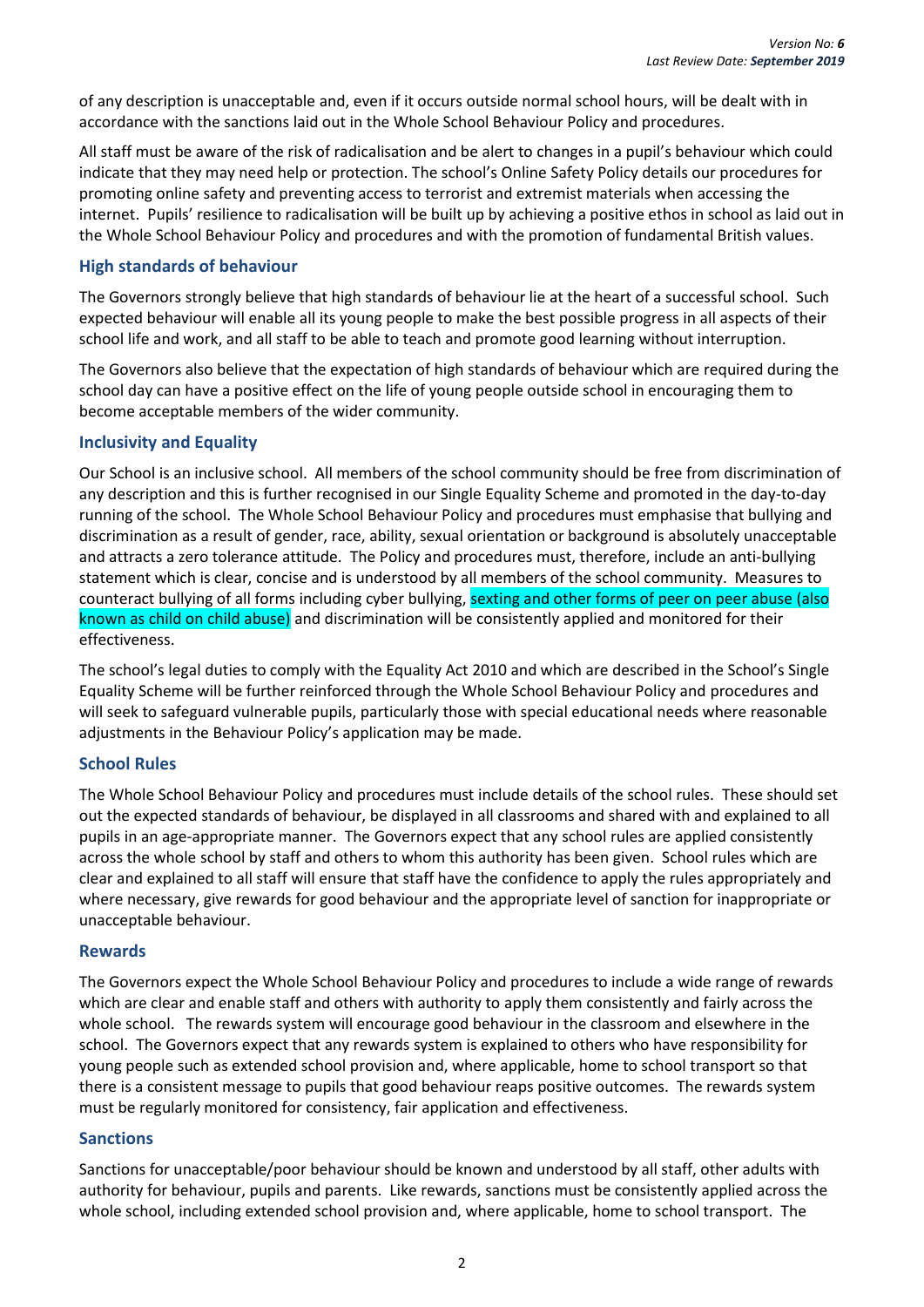range of sanctions must be described in the Whole School Behaviour Policy and procedures so that all concerned are aware of and understand how and when the sanctions will be applied. The Whole School Behaviour Policy and procedures should explain how and when exclusions (both fixed-term and permanent) will be used as a sanction. The Policy and procedures should include the provision for an appeal process against a sanction where a pupil or parent believes the school has exercised its disciplinary authority unreasonably. The Governors, however, believe that the exclusion sanction should only be used as a last resort. 'Unofficial' exclusions are illegal and so must be avoided. The Head teacher may inform the Police, where necessary and appropriate, if there is evidence of a criminal act or it is thought that one may take place. It is important that sanctions are monitored for their proper use, consistency and effective impact.

#### **Home/School Agreement**

There is no statutory requirement to have, or to ask parents to sign, a Home School Agreement that outlines the responsibilities of the parent and the school; including those around behaviour and attendance.

The Home/School Agreement should mirror the statements made in the Whole School Behaviour Policy and procedures so that parents are encouraged and helped to support their children's education, just as the pupils should be helped to understand their responsibilities during their time at school, in the wider community and in preparation for their life after school. The responsibilities of children, parents and all school staff with respect to their and their children's behaviour will be outlined in the Home School Agreement which children, parents and teachers must be asked to sign when a pupil joins the school.

#### **Power to Screen and Search Pupils**

The Governors expect the Whole School Behaviour Policy and procedures to clearly explain to staff and others with authority their powers in relation to the screening and searching of pupils for items which are 'prohibited' and/or banned in accordance with the school rules.

#### **The use of Reasonable Force**

The Governors expect the Whole School Behaviour Policy and procedures to clearly outline the circumstances where staff may use reasonable force and other physical contact to control inappropriate behaviour including removing disruptive pupils from classrooms or preventing them from leaving. A definition of 'reasonable force' should be included which will explain how and under what circumstances pupils may be restrained. The Governors expect that appropriate and 'authorised' staff are appropriately trained in the use of reasonable force and restraint and that all staff are given advice on de-escalation and behaviour management techniques. Mention should also be made of the need for individual pupil 'Behaviour Management Plans' which may specify particular physical intervention techniques for the pupil concerned.

#### **The Power to discipline for behaviour outside the school gates**

The Governors expect the Whole School Behaviour Policy and procedures to set out the school's response to non-criminal bad behaviour and bullying (including cyberbullying and sexting) which occurs anywhere off the school premises and which is witnessed by a member of staff or reported to the school. The Policy should include the school's response to any bad behaviour when the child is:

- taking part in any school-organised or school-related activity, or
- travelling to and from school, or
- wearing school uniform, or
- in some other way identifiable as a pupil at the school

Even if the conditions above do not apply, the Policy must take account of misbehaviour at any time which:

- could have repercussions for the orderly running of the school, or
- poses a threat to another pupil or member of the public, or
- could adversely affect the reputation of the school.

#### **Pastoral Care for School Staff**

The Whole School Behaviour Policy and procedures must include details of how the school will respond to an allegation against a member of staff. The Governors would not expect automatic suspension of a member of